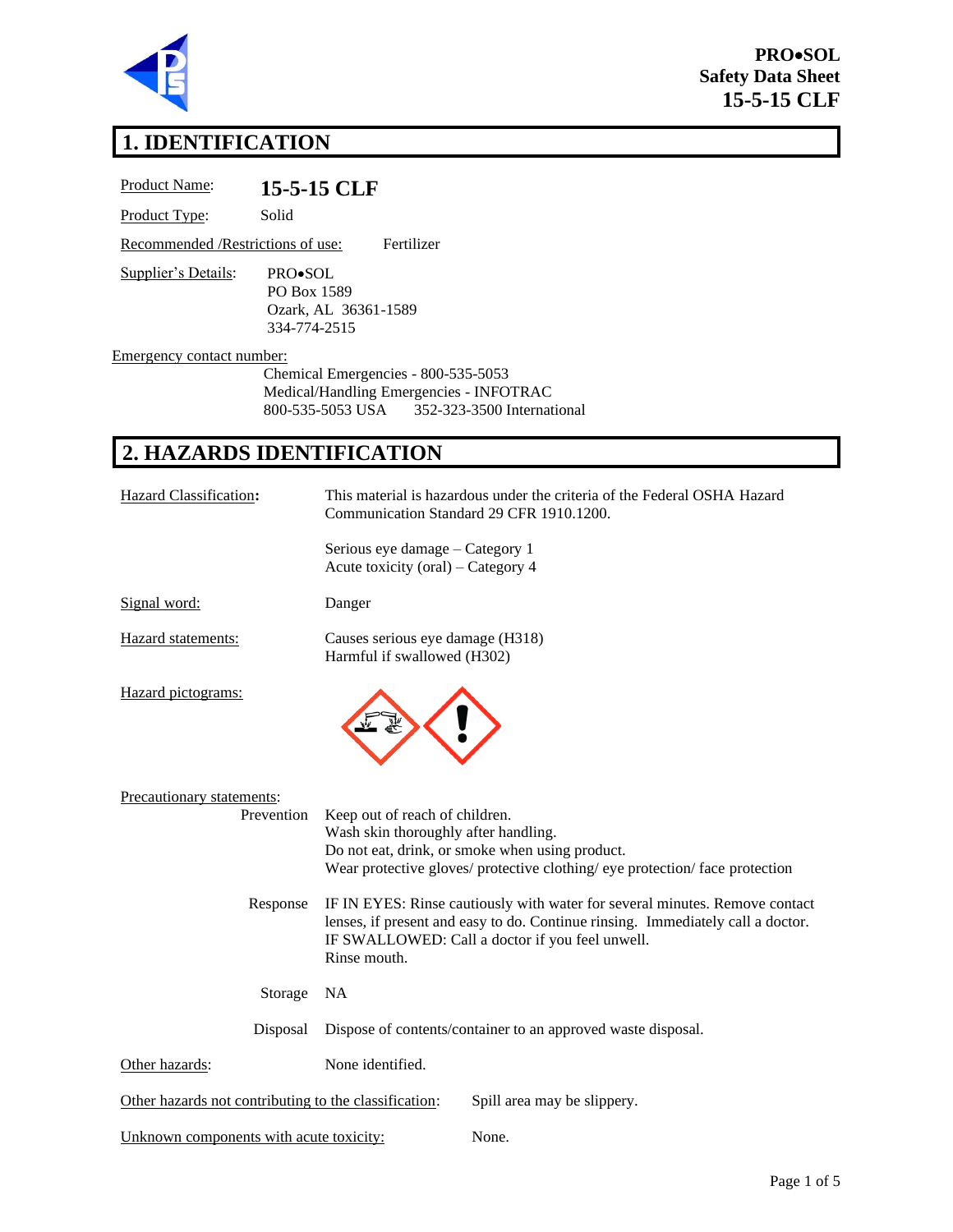

# **3. COMPOSITION/INFORMATION ON INGREDIENTS**

This product is a mixture

| Chemical name/component  | CAS#       | Concentration |
|--------------------------|------------|---------------|
| Potassium Nitrate        | 7757-79-1  | $>25 - 40\%$  |
| Calcium Nitrate          | 15245-12-2 | $>20 - 35\%$  |
| <b>Magnesium Nitrate</b> | 13446-18-9 | $>15 - 30\%$  |
| Ammonium Nitrate a       | 6484-52-2  | $>5 - 15\%$   |
| Monoammonium Phosphate   | 7722-76-1  | $>5 - 15\%$   |
| Fe EDTA                  | 15708-41-5 | $< 1\%$       |
| Mn EDTA                  | 15375-84-5 | $< 1\%$       |
| Cu EDTA                  | 14025-15-1 | $< 1\%$       |
| Zn EDTA                  | 14025-21-9 | $< 1\%$       |
| Sodium Borate            | 12280-03-4 | $< 0.1\%$     |
| Sodium Molybdate         | 10102-40-6 | $< 0.1\%$     |

### **4. FIRST-AID MEASURES**

Description of first aid measures:

Eye Contact --If in eyes: Flush with water for 15 minutes. Call a doctor for treatment if irritation persists. Skin Contact - If on skin: Wash thoroughly with soap and water. Launder clothing before reuse. Inhalation -- If inhaled: Remove affected person from source of exposure. Call 911 if breathing is difficult. Ingestion -- If ingested: Do not induce vomiting. Get medical attention. Have the product label with you when calling a doctor or going for treatment.

Indication of any immediate medical attention and special treatment needed: No additional information available.

# **5. FIRE-FIGHTING MEASURES**

#### Extinguishing media:

| <b>Eathlethannel</b> mount       |                                                                               |
|----------------------------------|-------------------------------------------------------------------------------|
| Suitable extinguishing media:    | Water fog, foam or spray, dry chemical, carbon dioxide, sand                  |
| Unsuitable extinguishing media:  | None                                                                          |
| Special hazards arising from the | Material is not combustible. Product packaging is not self-ignitable, but may |
| substance or mixture:            | support combustion.                                                           |
|                                  |                                                                               |
| Advice for firefighters:         |                                                                               |
| Fire fighting instructions:      | Use extinguishing media appropriate for the surrounding materials.            |
| Protection during                | Wear appropriate protective equipment and self-contained breathing apparatus  |
| firefighting:                    | (SCBA) with a full face-piece operated in positive pressure mode.             |
|                                  |                                                                               |
| Other information:               | Do not allow run-off from fire-fighting to enter drains or water courses.     |

#### **6. ACCIDENTAL RELEASE MEASURES**

Personal precautions, protective equipment, and emergency procedures:

Use protective equipment to prevent contact with skin and eyes or inhalation of dust. Use site specific emergency procedures if product is released. Prevent entry to sewers and public surface waters per site specific containment procedures.

Methods and material for containment and cleaning up:

Use mechanical means. Store material in suitable containers for recycle or disposal. Minimize dust generation.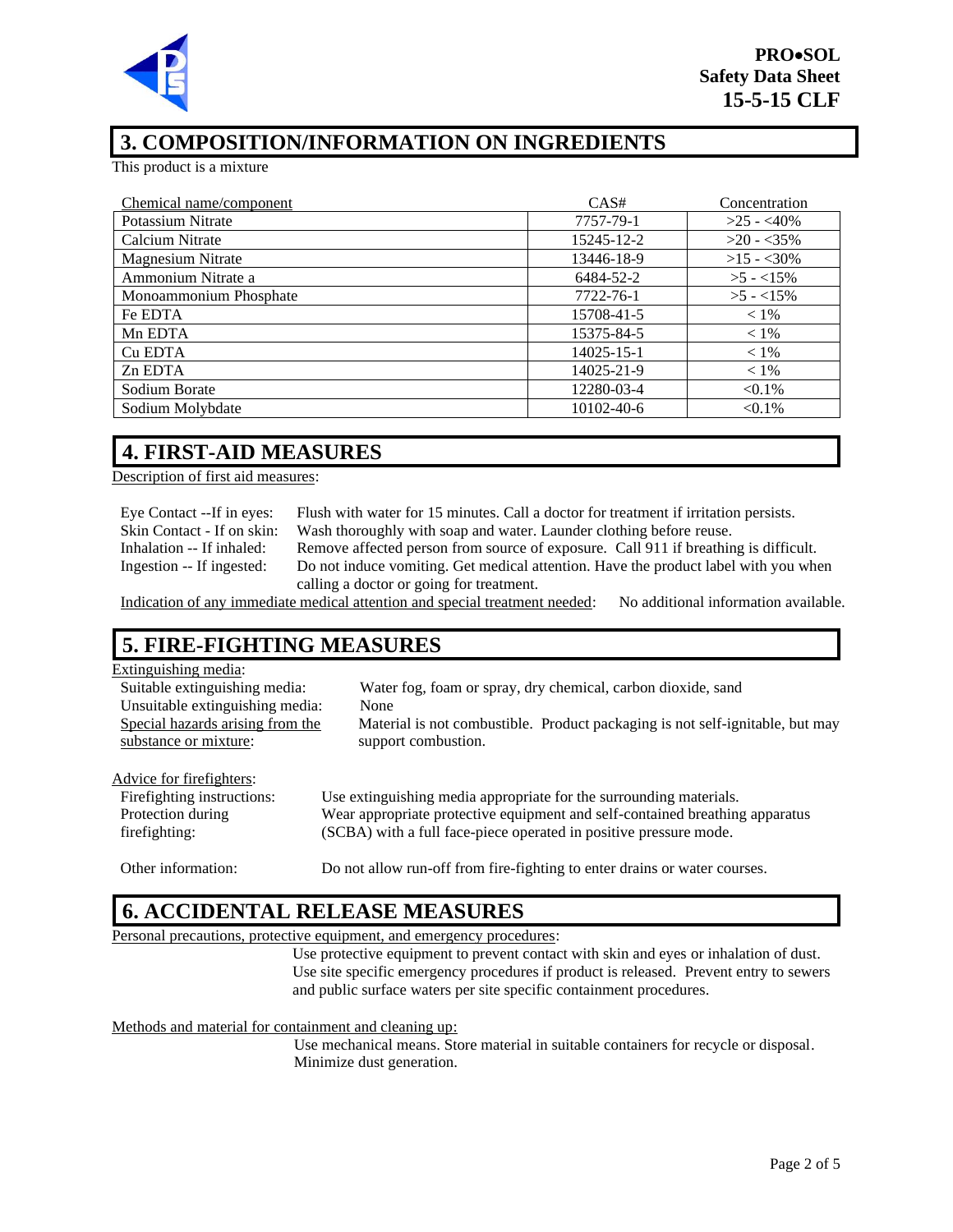

### **7. HANDLING AND STORAGE**

Precaution for safe handling: Avoid contact with skin and eyes. After handling, wash hands thoroughly with soap and water. Avoid generating and breathing dust. Wash before eating and drinking.

Safe Storage conditions: Store in a dry, cool, and well-ventilated area. Protect from weather.<br>Incompatible materials: Strong alkaline or acid compounds. Strong alkaline or acid compounds.

### **8. EXPOSURE CONTROL/PERSONAL PROTECTION**

Exposure limits are listed below, if they exist:

| Component                     | Regulation           | Type of listing | Value/Notation                                           |
|-------------------------------|----------------------|-----------------|----------------------------------------------------------|
| $Dust - inhalable particles$  | <b>ACGIH</b>         | <b>TWA</b>      | $10 \text{ mg/m}^3$                                      |
| $Dust$ – respirable particles | <b>ACGIH</b>         | <b>TWA</b>      | $3 \text{ mg/m}^3$                                       |
| Copper compounds              | OSHA / ACGIH / NIOSH | <b>TWA</b>      | $1 \text{ mg/m}^3 / 1 \text{ mg/m}^3 / 1 \text{ mg/m}^3$ |
| Magnesium compounds (dust)    | <b>ACGIH</b>         | <b>TWA</b>      | $10 \text{ mg/m}^3$                                      |
| Manganese compounds           | <b>ACGIH / NIOSH</b> | <b>TWA</b>      | $0.02$ mg/m <sup>3</sup> / 1 mg/m <sup>3</sup>           |
| Molybdenum, soluble compounds | <b>ACGIH</b>         | <b>TWA</b>      | $0.5 \text{ mg/m}^3$                                     |
| Zinc compounds (dust)         | <b>ACGIH</b>         | <b>TWA</b>      | $10 \text{ mg/m}^3$                                      |

Engineering controls: Use adequate ventilation to prevent exposure.

| Personal protective measures:       |                                                                              |
|-------------------------------------|------------------------------------------------------------------------------|
| Hand protection:                    | Wear suitable protective gloves to prevent direct exposure.                  |
| Eye protection:                     | Safety glasses with side shields or tight fitting goggles.                   |
| Skin and body protection:           | Wear long sleeved clothing or other suitable clothing to prevent skin        |
|                                     | exposure.                                                                    |
| Respiratory protection:             | Where dust is generated and appropriate engineering controls cannot          |
|                                     | maintain acceptable levels, use appropriate respiratory protection equipment |
|                                     | to prevent inhalation of materials.                                          |
| Special requirements for PPE,       | No specialty PPE requirements beyond those previously identified.            |
| protective clothing or respirators: |                                                                              |

| 9. PHYSICAL AND CHEMICAL PROPERTIES |                             |                        |                          |
|-------------------------------------|-----------------------------|------------------------|--------------------------|
| Physical state:                     | Solid                       | Vapor pressure:        | <b>NA</b>                |
| Color:                              | Pale Blue                   | Vapor density:         | <b>NA</b>                |
| Odor:                               | Odorless                    | Relative density       | $62$ lbs/ft <sup>3</sup> |
| Odor threshold:                     | NA.                         | Solubility:            | 100% Soluble in Water    |
| $pH$ :                              | 4.0-5.0 at 5% concentration | Partition coefficient: | <b>NA</b>                |
| Melting point/freezing              | NA.                         | Auto ignition temp:    | <b>NA</b>                |
| point:                              |                             |                        |                          |
| Initial boiling point/range:        | <b>NA</b>                   | Decomposition temp:    | <b>NA</b>                |
| Flashpoint:                         | NA.                         | Viscosity:             | <b>NA</b>                |
| Evaporation rate:                   | <b>NA</b>                   |                        |                          |
| Flammability (solid gas):           | <b>NA</b>                   |                        |                          |
| Upper/lower flammability            | NA                          |                        |                          |
| or explosive limits:                |                             |                        |                          |

Other information: No additional information.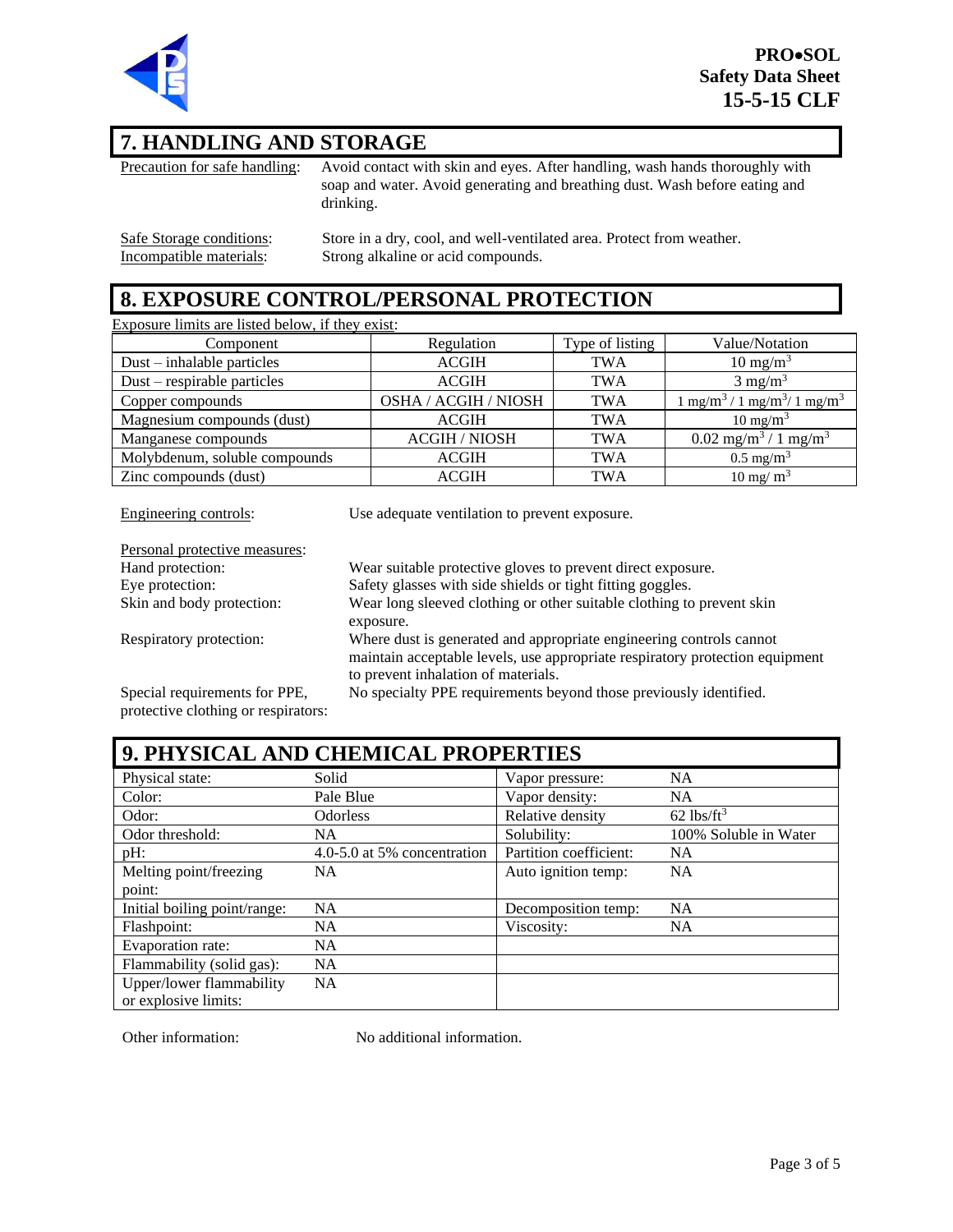

# **10. STABILITY AND REACTIVITY**

Reactivity: This product is stable under normal conditions of use, storage and transport.

Chemical stability: This product is stable at ambient temperatures and atmospheric pressures.

Other:

Hazardous reactions: None determined. Conditions to avoid: Avoid high temperatures. Prevent contact with moisture or incompatible materials. Incompatible materials: Strong alkaline or acid compounds. Hazardous decomposition products: Metal and sulfur fumes when excessive heat is applied.

### **11. TOXICOLOGICAL INFORMATION**

| Likely routes of exposure:                                         | Inhalation, Ingestion, Skin contact, Eye contact                                                  |                 |  |  |
|--------------------------------------------------------------------|---------------------------------------------------------------------------------------------------|-----------------|--|--|
| Symptoms/injuries after inhalation:                                | High concentrations of dust may irritate the throat and<br>respiratory system and cause coughing. |                 |  |  |
| Symptoms/injuries after Ingestion:                                 | Harmful if swallowed.                                                                             |                 |  |  |
| Symptoms/injuries after skin contact:                              | Prolonged contact may cause skin irritation                                                       |                 |  |  |
| Symptoms/injuries after eye contact:                               | Causes serious eye damage.                                                                        |                 |  |  |
| Acute toxicity:                                                    | Mixture based on components' toxicity.                                                            |                 |  |  |
| Reproductive toxicity:                                             | No relevant data found.                                                                           |                 |  |  |
| Specific Target Organ Toxicity-S E:                                | No relevant data found.                                                                           |                 |  |  |
| Specific Target Organ Toxicity-R E:                                | No relevant data found.                                                                           |                 |  |  |
| Carcinogenicity:                                                   | Not classified.                                                                                   |                 |  |  |
| NTP (National Toxicology Program):                                 |                                                                                                   | Not classified. |  |  |
| IARC (International Agency for Research on Cancer):                |                                                                                                   | Not classified. |  |  |
| ACGIH (American Conference of Governmental Industrial Hygienists): |                                                                                                   | Not classified. |  |  |

# **12. ECOLOGICAL INFORMATION**

Toxicity: No testing data available. Persistence and degradability: No data is available on the degradability of this product. Bioaccumulative potential: No data is available. Mobility in soil: No data is available. Other adverse effects: No further relevant information available.

### **13. DISPOSAL CONSIDERATIONS**

Waste treatment methods: Recommend recycling excess product if at all possible. Avoid sewage and landfill disposal. Place contaminated material in suitable, labeled containers for disposal. See section 8 for exposure control information.

## **14. TRANSPORT INFORMATION**

#### **DOT: Not regulated for transport**

This information is not intended to convey all specific regulatory or operational requirements/information relating to this product. Transportation classifications may vary by container volume and may be influenced by regional or country variations in regulations. It is the responsibility of the transporting organization to follow all applicable laws, regulations and rules relating to the transportation of the material.